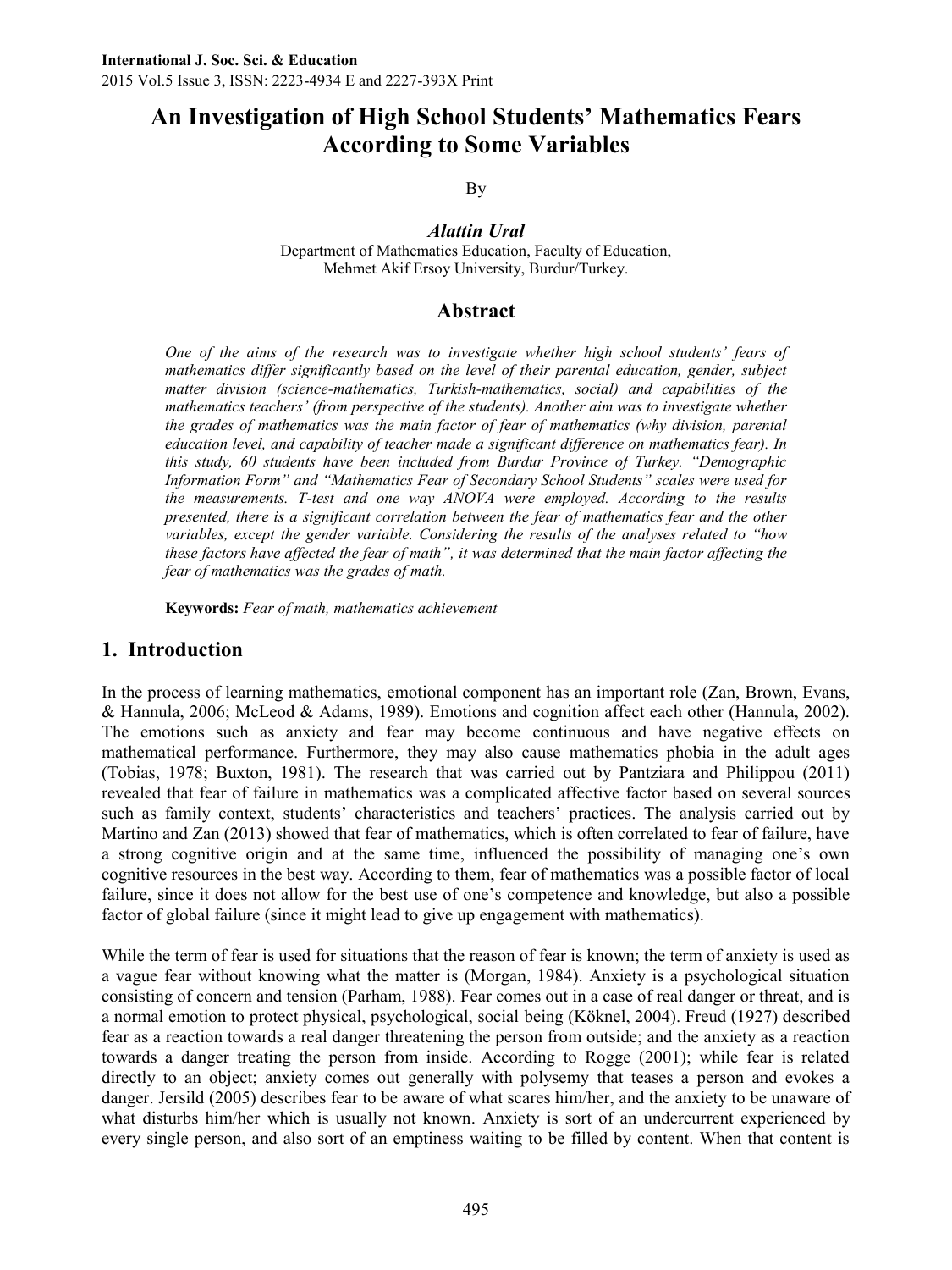found, then anxiety turns into fear. The degree of the fear is directly depending on the importance that the person dedicated or related to the situation (Arıkam, 2004).

The anxiety of mathematics includes fear and the behaviors of avoidance of this course. In the case of progress, the person might believe that he/she is not going to be successful in overcoming the situation that he/she worries about. According to Ünlü (2007), the anxiety of failure towards mathematics causes the fear of mathematics. Some common statements such as "mathematics is so difficult", "mathematics is for gifted people", and "a good job is not possible without overcoming it" can be affective on the development of fear of mathematics since the years of childhood. Besides, the parents transmit their fear of mathematics and troubles to their children that can also cause anxiety of mathematics (Williams, 1988).

The attitude towards mathematics and mathematics teacher, mathematics achievement, parents' attitude, the fear and anxiety of mathematics experienced by the parents, attitude of the teachers, ineffectual teaching methods, personality, low mathematics self-efficacy are the major variables affecting the fear of mathematics (Solak, 2011; Başar, Ünal & Yalçın, 2002; Yüksel-Şahin, 2004, 2008; Mcleod, 1993; Keklikci & Yılmazer, 2013; Ma & Xu, 2004; Thomas & Furner, 1997; Hadfield & McNeil, 1994; Norwood, 1994; Williams, 1994; Townsend, Moore, Tuck, & Wilton, 1998; Arıkam, 2004; Dede & Dursun, 2008). On the other hand, improving mathematical capability of the students is also important in order to get over the fear and anxiety mathematics. There are personal, pedagogic and environmental factors affecting mathematics achievements of the students as follows: Mathematical intelligence, parental socio-economic status, the factor of teacher, teaching methods, learning environment, family contribution, the student's attitude towards mathematics, self-confidence, motivation, mathematics and exam anxiety, learning style, and time spent for studying mathematics (Öksüzler & Sürekçi, 2010; Azina & Halimah, 2012; Özer & Anıl, 2011; Skourasa, 2014; Savaş, Taş, & Duru, 2010; Mohammadpour, 2012; Al-Agili, Mamat, Abdullah, & Abd Maad, 2013; Demir & Kılıç, 2010; Pala, 2008; Gürsakal, 2012; Maat, Zakaria, Nordin, & Meerah, 2011).

Sewell (1981) suggested that at least half of the population, including many with high mathematical qualifications, had negative feelings towards mathematics, ranging from lack of confidence to anxiety and even fear. Studies have shown that the higher the level of anxiety of mathematics results in students to avoid mathematics-related tasks, courses or careers (Betz, 1978; Zettle & Houghton, 1998). Waldington, Austin & Bitner (1983) found that people who have poor mathematics attitudes are fearful of mathematics or have intense negative emotions about anything remotely dealing with mathematics (Sherman & Christian, 1999); whereas high achieving students in mathematics have low anxiety (Aiken, 1970, 1976; Clute, 1984; Crosswhite, 1972; Hendel, 1977; Richardson & Suinn, 1972). A positive attitude toward mathematics and higher mathematics achievement is related to lower anxiety of mathematics (Duru ve Savaş, 2005; Hembree, 1990). Poor performance in mathematics has been linked to an increase in mathematics anxiety (Furner & Duffy, 2002; Hopko et.al., 2003). Also, there is a negative correlation between mathematics anxiety and attitudes toward mathematics (Sherman & Christian, 1999; Fitzgerald, 1997).

There are many studies in the literature related to the variables affecting the fear of mathematics such as parental level of education, parental socio-economic status, gender of the students, type of school or class, level of class, mathematics performance, perception of the students about their mathematics teachers, gender of mathematics teacher, and learning environment (Keklikçi & Yılmazer, 2013; Yüksel-Şahin, 2008; Söylemez & Kinay, 2012; Başar, Ünal & Yalçın, 2002; Davarcıoğlu, 2008; Hlalele, 2012; Karimi & Venkatesan, 2009; Martino & Zan, 2010). The aim of this research was investigating whether the fear of mathematics differ significantly by the variables given in Table 1 and also investigating whether the grades of mathematics are the main reason affecting the fear of mathematics? In other words, what is the main factor (predictor variable) affecting the fear of mathematics? In this regard, the current research can be seen as a further research exploring the root of the fear of mathematics. At this point, it is important for educators to observe prevalence of fear of mathematics and to implement strategies toward the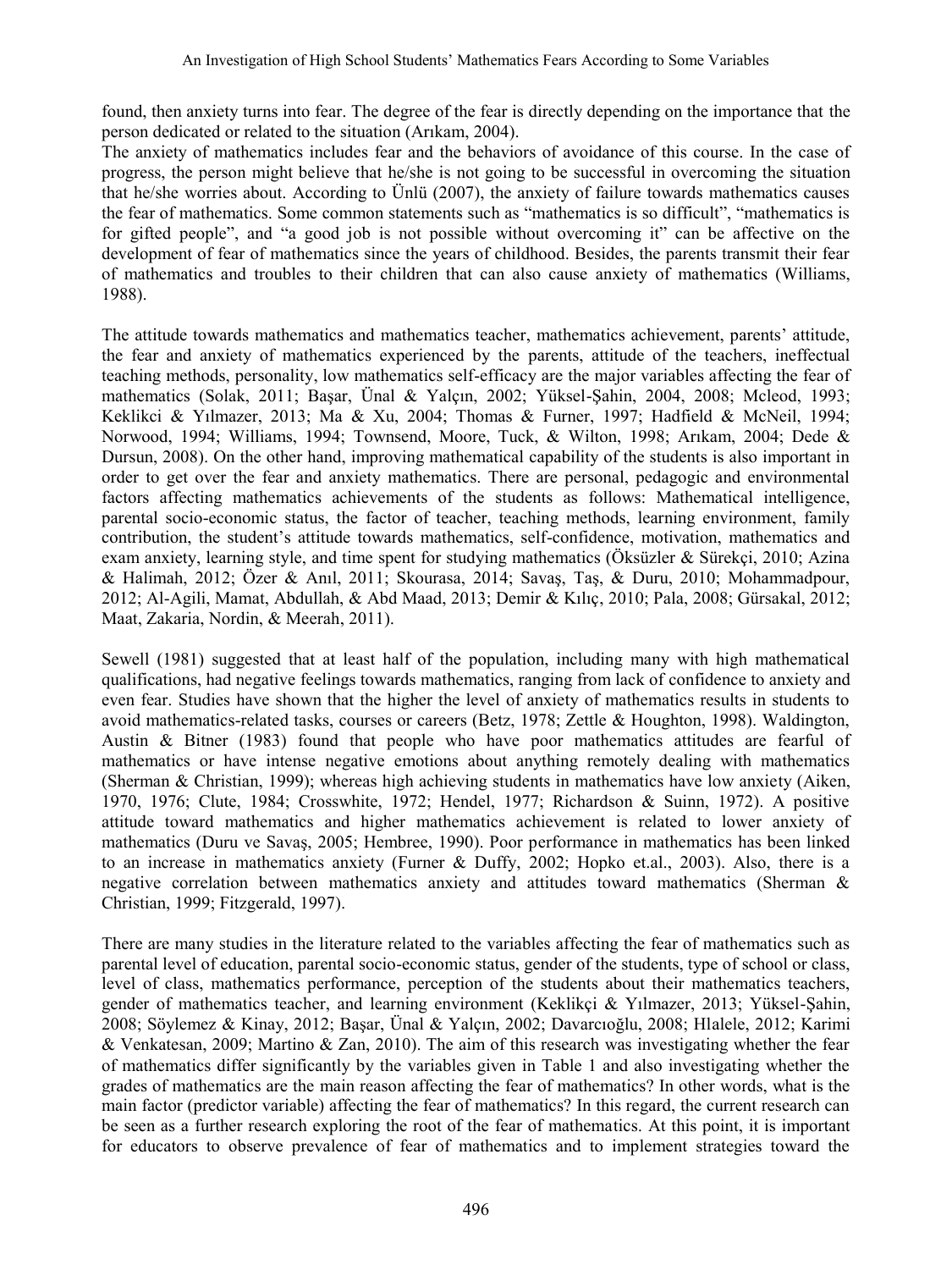alleviation of the effects of the anxiety of mathematics. In this study, the level of the students' fear of mathematics was also investigated. Therefore, the current research contributed to the related literature in terms of these three aspects, and the results of the study have some implications for students, teachers, counsellors, as well as parents in handling mathematics fear.

# **2. Method**

The aim of this study is determining the relationship between the fear of mathematics and the variables that are given in Table 1 (Question 1); the students' level of mathematics fear (Question 2); if the grades of mathematics are the main factor of the students' fear of mathematics (Question 3). This is a quantitative research that relies on relational scanning model within the context of General Scanning Model. Relational Scanning Model is used to determine the relation among two or more variables (Karasar, 2006). The independent variables and the codes are given in the Table 1 at below.

| Tuble 11 The mucheliaem (urmores and couls |                          |            |                          |               |                      |
|--------------------------------------------|--------------------------|------------|--------------------------|---------------|----------------------|
| Variables                                  |                          |            | Codes                    |               |                      |
| Parental education                         | Elemantary school (E)    |            | High School (H)          |               | University (U)       |
| Gender                                     | Female (F)               | Male $(M)$ |                          |               |                      |
| Students' divisions                        | Science-mathematics (SM) |            | Turkish-mathematics (TM) |               | Social sciences (SS) |
| Mathematics teachers'                      | Hardly capable $(H)$     |            | Partially capable (P)    | Capable $(C)$ | Completely capable   |
| capability                                 |                          |            |                          |               | (CC)                 |
| Mathematics lesson grades                  |                          |            |                          |               |                      |
|                                            |                          |            |                          |               |                      |

|  | Table 1. The independent variables and codes |  |
|--|----------------------------------------------|--|
|  |                                              |  |

#### *Participants*

There are 3 Anatolian high schools in the centre of Burdur, Turkey and 2 out of them were selected randomly and included in the study. Then, a total of 60 students were selected from  $9<sup>th</sup>$ ,  $10<sup>th</sup>$ ,  $11<sup>th</sup>$  grades randomly. The participants are given in Table 2 at below. In Turkey, the students are required to pass an exam to be accepted by Anatolian high schools. On the other hand, the students who are in the division of science-mathematics (SM) take more mathematics and science lessons and their ability of mathematics are better than the others. Those in the division of Turkish-mathematics (TM) take science lessons lesser and their ability of mathematics are lower than those in the science-mathematics classes. Besides, these students take more Turkish literature courses. The students in the division of social sciences (SS) take more social science courses and their ability of mathematics and science is lower compared to other students. The distribution of the students based on their division and gender is given in Table 2.

| Table 2. The distribution of the students depending on division and gender |  |  |  |  |  |
|----------------------------------------------------------------------------|--|--|--|--|--|
|----------------------------------------------------------------------------|--|--|--|--|--|

|           |    |    | --- <b>--</b> ---<br>-- |
|-----------|----|----|-------------------------|
|           |    | М  | Total                   |
| <b>SM</b> |    | 20 | 25(42%)                 |
| TM        | 9  | 10 | 19 (32%)                |
| <b>SS</b> | 10 | b  | 16(27%)                 |
| Total     | 24 | 36 | 60                      |
|           |    |    |                         |

The parental level of education is presented in Table 3.

|  |  |  |  | Table 3. Parental level of education |
|--|--|--|--|--------------------------------------|
|--|--|--|--|--------------------------------------|

|        | Elementary school (E) | High school $(H)$ | University $(U)$ |
|--------|-----------------------|-------------------|------------------|
| Mother | 19 (32%)              | 25(42%)           | 16(27%)          |
| Father | 6 (10%)               | 28 (47%)          | 26(43%)          |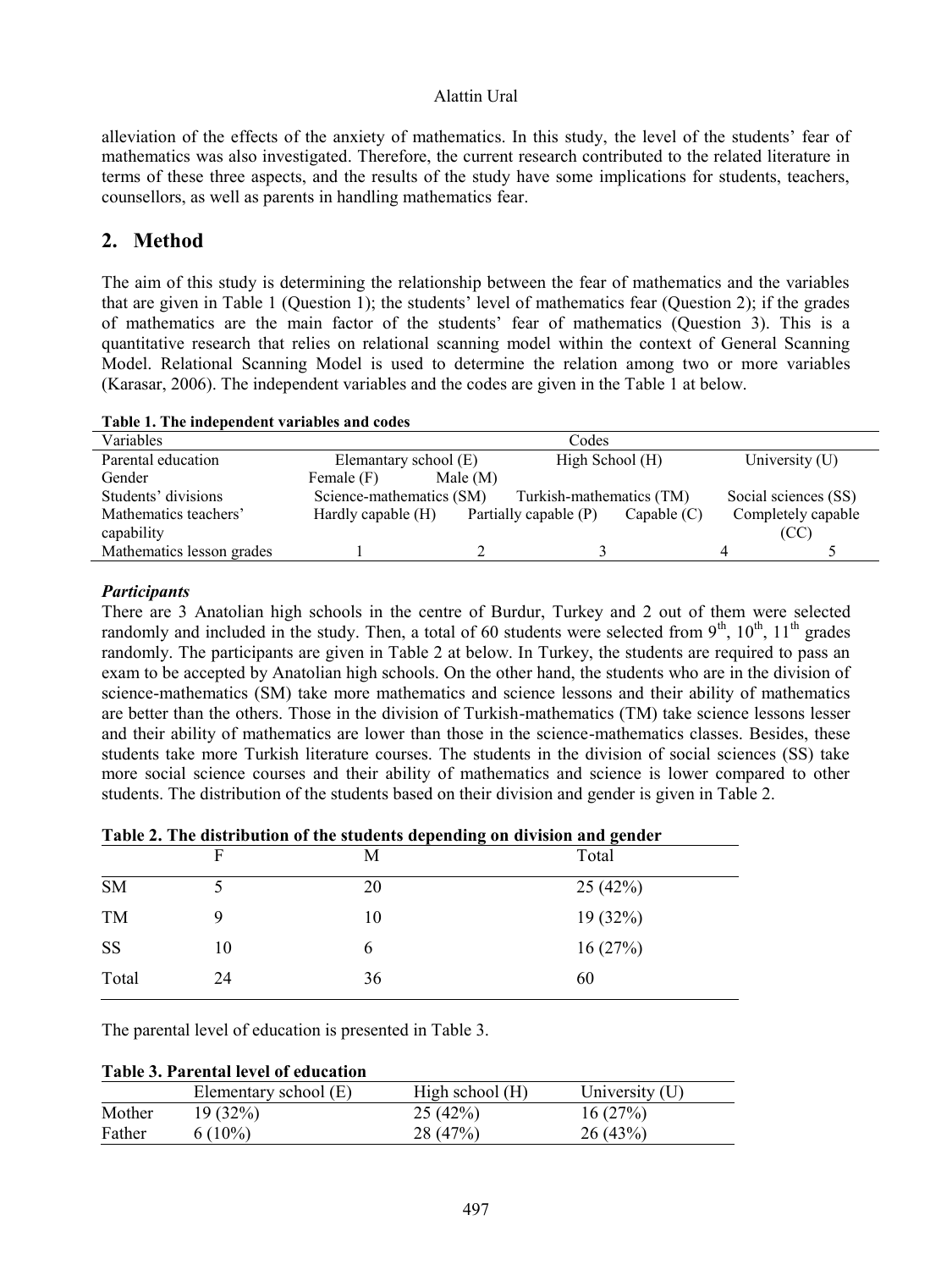The mathematics grades of the students' (over 5) are given in Table 4.

| Table 4. The students grades in mathematics |  |  |
|---------------------------------------------|--|--|
|                                             |  |  |
|                                             |  |  |
|                                             |  |  |

# **Table 4. The students' grades in mathematics**

## *Data collection*

"Demographic Information Form" was used in order to get the data related to the variables affecting the fear of mathematics. In this form, the students were asked to give information about 5 variables given in Table 1. On the other hand, 30-item "Mathematics Fear of Secondary School Students" scale, which was developed by Davarcıoğlu (2008), was used to determine the students' fear of mathematics. The "Cronbach's alpha" reliability coefficient of the scale of was determined as 0.920 by Davarcıoğlu. This 5 point Likert scale consist of the items as "strongly agree", "agree", "neutral", "disagree", "strongly disagree", and the points are in the range of 1 to 5, in which higher score means higher level of fear. Considering the scales, the distribution can be categorized such as: "understanding the mathematical knowledge (9 items)", "teacher's attitude and teaching approach (9)", "attention to mathematics (6)", "to feel excluded and shame because of failure (2)", "prejudgment towards mathematics (1)", "to know how to study mathematics  $(1)$ ", "family pressure  $(1)$ ", and "exam anxiety  $(1)$ ".

#### *Data analyses*

Independent-samples t-test and one-way ANOVA were employed to analyze the data. T-test was used to analyze the relation between the points of mathematics fear and gender. One-way ANOVA was used to analyze the relationship between the points of mathematics fear and the other variables. Besides, Scheffe test was used to determine the significance between the categories of independent variables (I). One-way ANOVA was conducted to see whether there is a significant relationship between the grades of mathematics and division, level of parental education, teacher's capability. In addition, Scheffe test was carried out to see the categories of the independent variables to find out which one or ones have caused this difference (II). Then, it was compared whether the categories (I) and (II) were the same to investigate whether grade of mathematics is the main factor affecting the mathematics fear.

# **3. Findings**

### *Findings related to question 1*

Average points of mathematics fear according to the divisions are given in Table 5.

| Table 5. Average points of mathematics real depending on the divisions |    |       |                |  |  |
|------------------------------------------------------------------------|----|-------|----------------|--|--|
|                                                                        |    | Mean  | Std. Deviation |  |  |
| <b>SM</b>                                                              |    | 50.4  |                |  |  |
| <b>TM</b>                                                              | ١q | 83.6  |                |  |  |
| -SS                                                                    |    | 102.6 |                |  |  |

|  | Table 5. Average points of mathematics fear depending on the divisions |  |
|--|------------------------------------------------------------------------|--|
|  |                                                                        |  |

As it can be seen on Table 5, the students in the social sciences division have higher level of fear of mathematics followed by the students of Turkish-mathematics and science-mathematics respectively. The results of ANOVA test which was carried out to see whether there was any difference between the points of the fear of mathematics depending on the divisions are given in the Table 6.

|                          | Sum of squares | df       | Mean square |        | Sig. | Groups              |
|--------------------------|----------------|----------|-------------|--------|------|---------------------|
| Between Groups 28746.865 |                |          | 14373.432   | 44.853 | .000 | SM-TM, SM-SS, TM-SS |
| Within Groups            | 18266.119      | $\gamma$ | 320.458     |        |      |                     |
| Total                    | 47012.983      | 59       |             |        |      |                     |

#### **Table 6. Results of ANOVA related to points of mathematics fear depending on the divisions**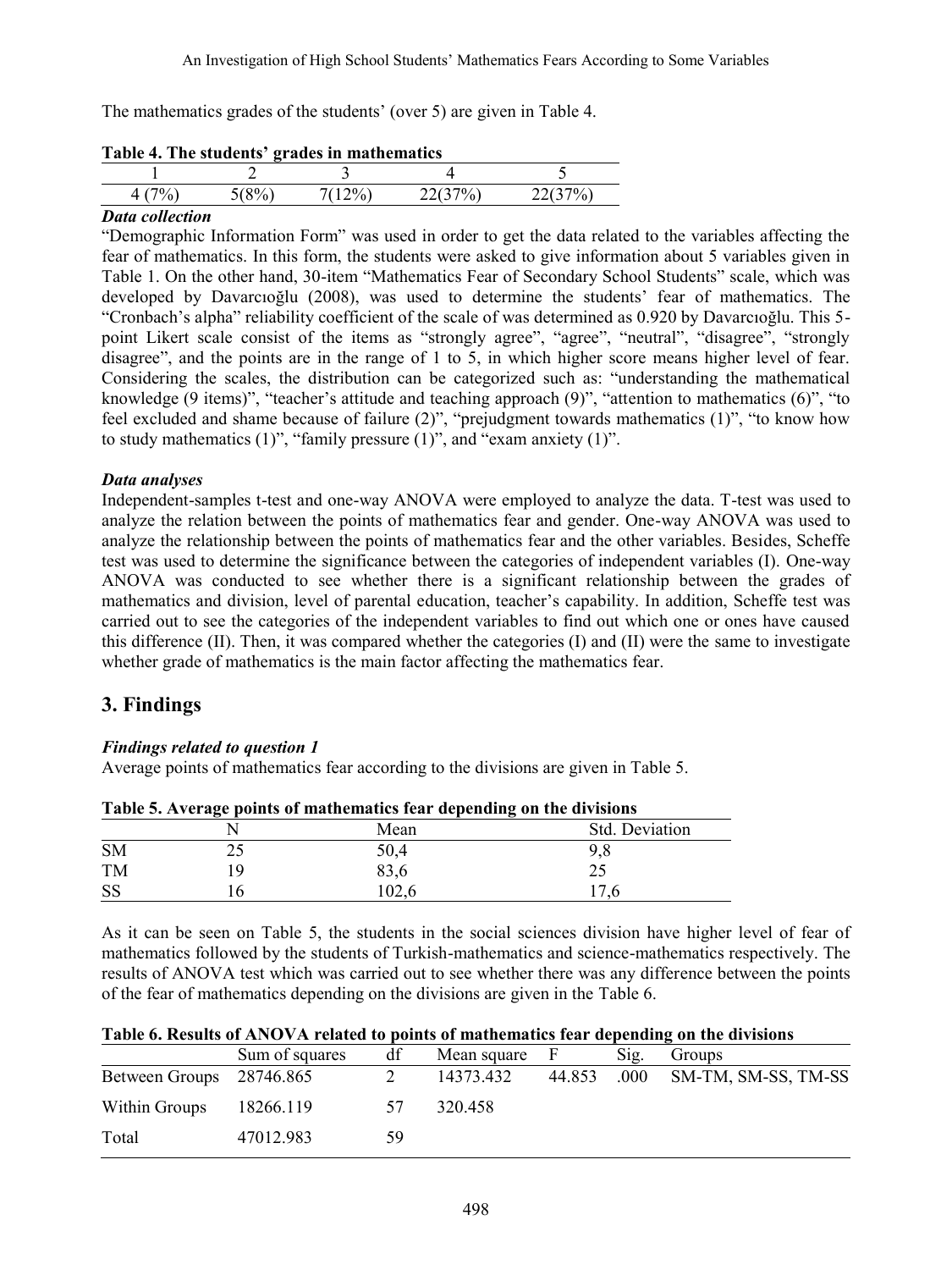As it can be seen on Table 6, there is a significant correlation between the fear of mathematics of the students and their subject matter divisions  $[F(2-57)=44.85, p<0.01]$ . According to Scheffe test, there is a significant difference between SS-TM, SS-SM and TM-SM.

| Grade  | Frequency | Mean  | Std. Deviation |
|--------|-----------|-------|----------------|
|        |           | 110,5 | $\sigma$ .     |
| ◠<br>∠ |           | 115,2 | 11,1           |
| ◠<br>د |           | 99,1  | 15,5           |
| 4      | າາ<br>∠∠  | 76,6  | $\sim$ 1       |
| ر      | າາ        | 49,6  | 14,0           |

**Table 7. Average points of mathematics fear depending on the grades of mathematics**

Average points of mathematics fear according to the grades of mathematics are given in Table 7. It can be said that as the grades of mathematics increase, fear of mathematics decreases. The ANOVA test which was carried out to see whether there was any difference between mathematics fear points according to the mathematics lesson grades are given in the Table 8.

Table 8. ANOVA results of mathematics fear points depending on the grades of mathematics

|                          |           | Sum of squares df Mean square F | Sig. Groups                             |
|--------------------------|-----------|---------------------------------|-----------------------------------------|
| Between Groups 31461,917 |           | 4 7865,479                      | 27,818,000 1-4, 1-5, 2-4, 2-5, 3-5, 4-5 |
| Within Groups            | 15551,066 | 55282,747                       |                                         |
| Total                    | 47012,983 | 59                              |                                         |

As it can be seen on Table 8, there is a significant correlation between the fear of mathematics of the students and their grades of mathematics  $[F(4-55)=27.818, p<0.01]$ . According to Scheffe test, there is a significant difference between 1-4, 1-5, 2- 4, 2-5, 3-5, 4-5. Hereby, it can be stated that the students fall into those 3 groups respectively in terms of their fear of mathematics based on their grades as follows: 1,2,3 (group 1), 4 (group 2), 5 (group 3). Average points of mathematics fear according to education level of mother are given in Table 9.

|   |           | Mean | Std. Deviation |
|---|-----------|------|----------------|
| Е |           | 88,8 | 27.2<br>21,2   |
| Н | ጎሮ<br>ں گ | 77,7 | 28,2           |
|   |           | 33.0 | 1, 1, 1        |

**Table 9. Average points of mathematics fear depending on education level of mother**

It can be said that as the education level of mother increase, fear of mathematics of the students decreases. The results of ANOVA test which was carried out to see whether there was any difference between the points of the fear of mathematics depending on education level of mother are given in the Table 10.

|                | Sum of squares |    | df Mean square | $\mathrm{Sig.}$ | Groups              |
|----------------|----------------|----|----------------|-----------------|---------------------|
| Between Groups | 11133.667      |    | 2 5566.834     |                 | 8.844 .000 E-U, H-U |
| Within Groups  | 35879.316      |    | 57 629.462     |                 |                     |
| Total          | 47012.983      | 59 |                |                 |                     |

As it can be seen on Table 10, there is a significant correlation between the fear of mathematics of the students and education level of mother  $[F(2-57)=8.844, p<0.1]$ . According to Scheffe test, there is a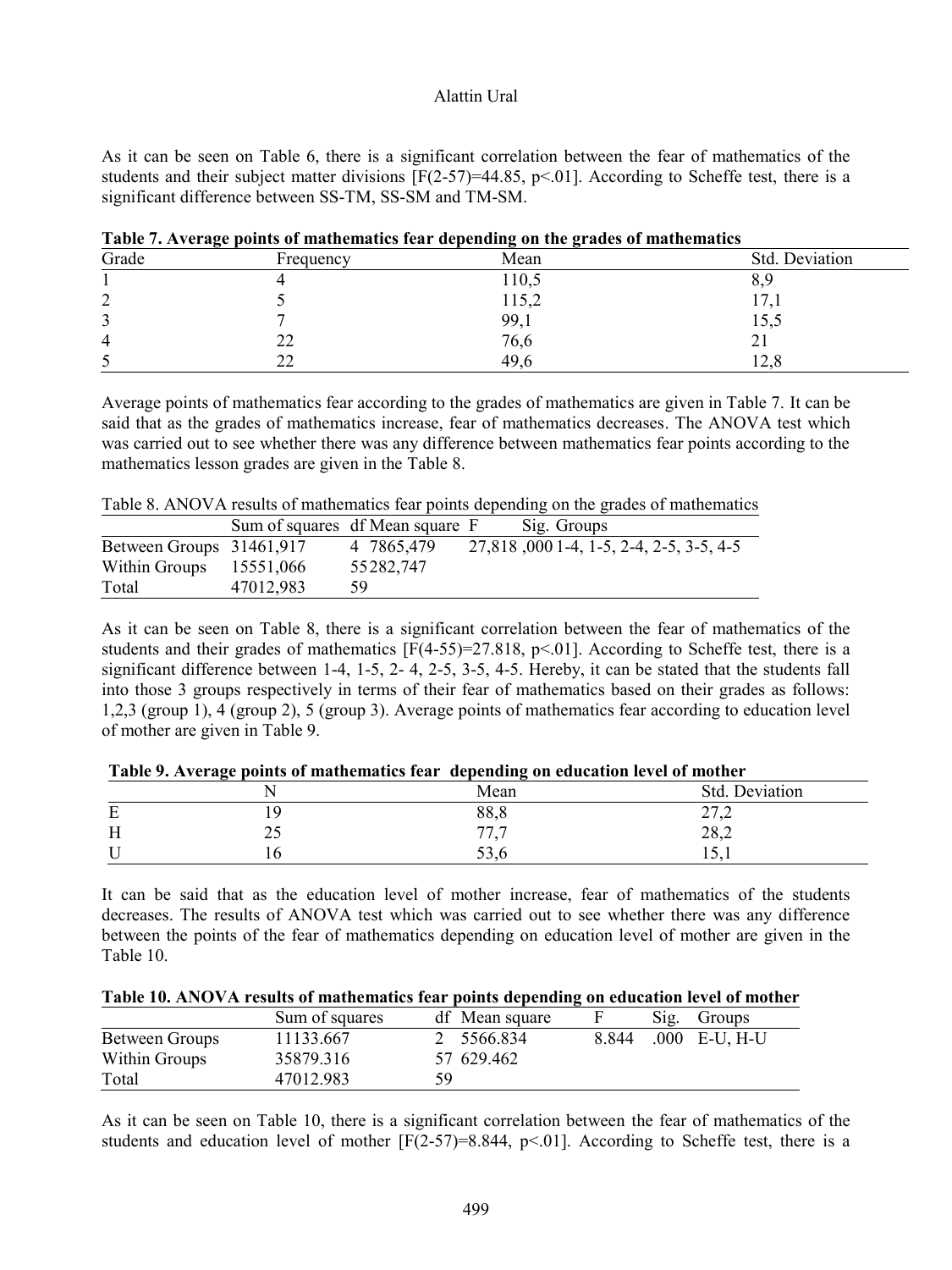significant difference between levels of elementary-university and high school-university. According to this, there is a significant difference between those whose mothers have university degree and the others in terms of the fear of mathematics. Average points of mathematics fear according to education level of father are given in Table 11.

| Table TI, AVERGE points of mathematics ical - acpending on culcation icycl of father<br>Std. Deviation<br>Mean<br>107.5<br>28<br>26,4<br>81.8 |      |      |  |  |  |  |
|-----------------------------------------------------------------------------------------------------------------------------------------------|------|------|--|--|--|--|
|                                                                                                                                               |      |      |  |  |  |  |
|                                                                                                                                               |      |      |  |  |  |  |
|                                                                                                                                               |      |      |  |  |  |  |
|                                                                                                                                               | 59.8 | 20.9 |  |  |  |  |

It can be said that as the education level of father increase, fear of mathematics of the students decreases. The results of ANOVA test which was carried out to see whether there was any difference between the points of the fear of mathematics depending on education level of father are given in the Table 12.

|  |  | Table 12. ANOVA results of the points of mathematics fear depending on education level of father |
|--|--|--------------------------------------------------------------------------------------------------|
|--|--|--------------------------------------------------------------------------------------------------|

|                | Sum of squares | df | Mean square |       | Sig. | Groups  |
|----------------|----------------|----|-------------|-------|------|---------|
| Between Groups | 13612.195      |    | 6806.097    | 1.615 | .000 | E-U.H-U |
| Within Groups  | 33400.788      |    | 585.979     |       |      |         |
| Total          | 47012.983      | 59 |             |       |      |         |

As it can be seen on Table 12, there is a significant correlation between the fear of mathematics of the students and education level of father  $[F(2-57)=11.615, p<0.01]$ . According to Scheffe test, there is a significant difference between levels of elementary-university and high school-university. According to this, there is a significant difference between those whose fathers have university degree and the others in terms of the fear of mathematics. Average points of mathematics fear depending on capability of teacher are given in Table 13.

|    | Table To, Average points of mathematics fear uepenuing on the capability of teacher |                |
|----|-------------------------------------------------------------------------------------|----------------|
|    | Mean                                                                                | Std. Deviation |
| N  | 14,9                                                                                | 13.3           |
| D  | 92.4                                                                                | 21.4           |
|    | JJ, L                                                                               | 20.1           |
| CC | 45.4                                                                                |                |

# **Table 13. Average points of mathematics fear depending on the capability of teacher**

It can be said that as capability of teacher increase, fear of mathematics of the students decreases. The results of ANOVA test which was carried out to see whether there was any difference between the points of the fear of mathematics depending on capability of teacher are given in the Table 14.

|  |  | Table 14. ANOVA results of the points of mathematics fear depending on capability of teacher |  |  |  |
|--|--|----------------------------------------------------------------------------------------------|--|--|--|
|  |  |                                                                                              |  |  |  |

|                          | Sum of squares df |    | Mean square | Sig. | Groups                           |
|--------------------------|-------------------|----|-------------|------|----------------------------------|
| Between Groups 27378.341 |                   |    | 9126.114    |      | 26.029 .000 H-C, H-CC, P-C, P-CC |
| Within Groups            | 19634.642         | 56 | 350.619     |      |                                  |
| Total                    | 47012.983         | 59 |             |      |                                  |

As it can be seen on Table 14, there is a significant correlation between the fear of mathematics of the students and capability of teacher  $[F(3-56)=26.029, p<0.1]$ . According to Scheffe test, there is a significant difference between levels of H-C, H-CC, P-C, P-CC. Considering the results of Scheffe test, the students can be divided into 2 groups in terms of the fear of mathematics: those who perceive their mathematics teacher to be "hardly capable (H)" or "partially capable(P)" (group 1) and "capable (C)" or ''completely capable(CC)'' (group 2).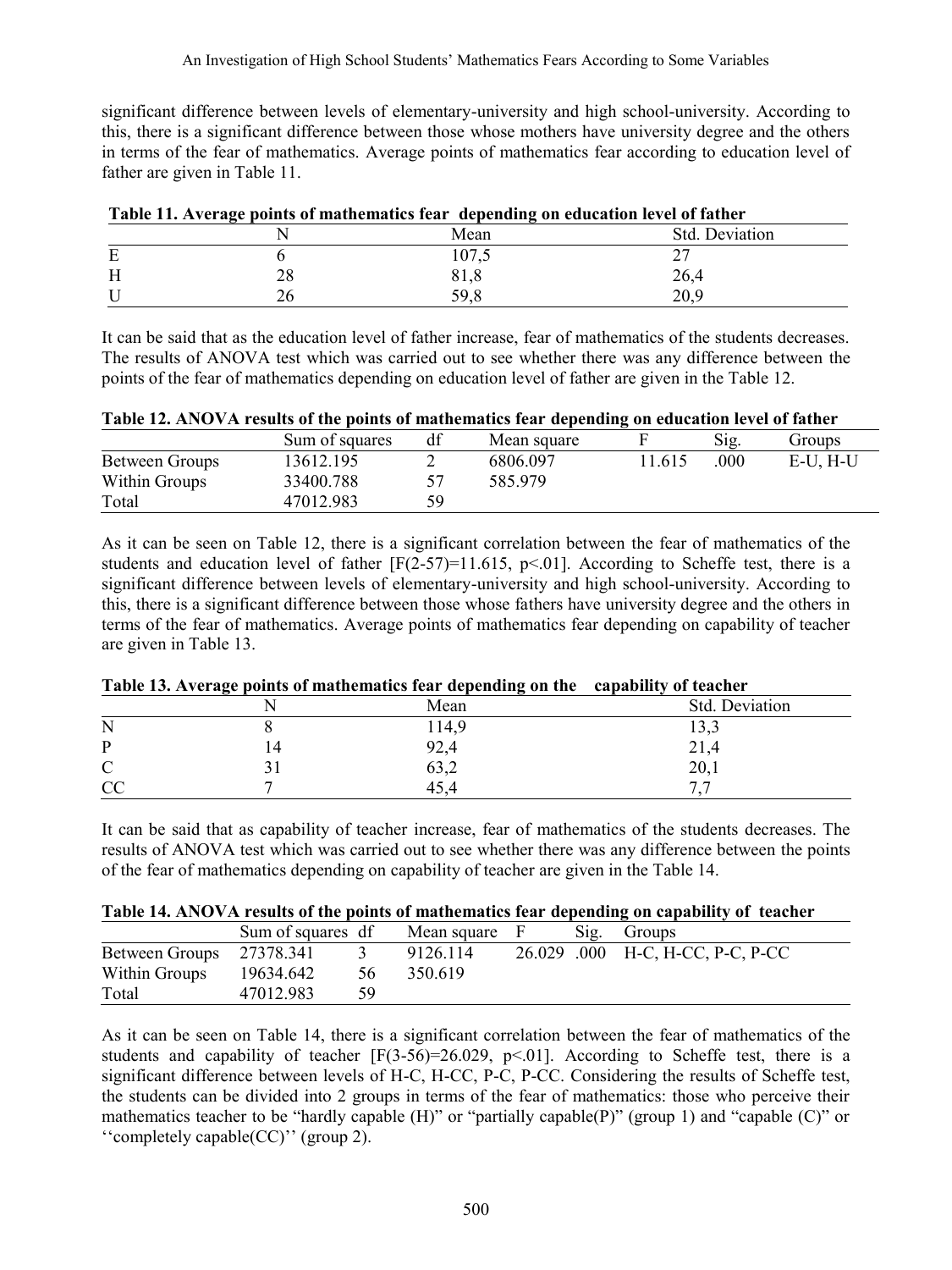The independent samples of t-test which was carried out to see whether there was any difference between the fear of mathematics and the gender of the students are given in Table 15.

| Table 15. Results of t-test depending on the points of mathematics depending on gender |  |    |       |     |      |      |  |  |  |
|----------------------------------------------------------------------------------------|--|----|-------|-----|------|------|--|--|--|
| Gender                                                                                 |  |    |       |     |      |      |  |  |  |
| Female                                                                                 |  |    | 30.83 | .06 | .642 | .238 |  |  |  |
| Male                                                                                   |  | 70 | 25.66 |     |      |      |  |  |  |

|  |  |  | Table 15. Results of t-test depending on the points of mathematics depending on gender |  |
|--|--|--|----------------------------------------------------------------------------------------|--|
|  |  |  |                                                                                        |  |

As it can be seen on Table 15, there is no significant relation between fear of mathematics and the gender of the students.

In order to see the situtation generally, the disribution of the points of mathematics fear depending on the independent variables is presented in the Figure 1 below.\



Figure 1. Distribution of the relation between fear of mathematics and the other variables

### *Findings related to question 2*

The average scores of the students' on the fear of mathematics fear are given in Table 16. Table 16. Points of Mathematics Fear

| $\mathbf{N}$ |    |    |  |  |
|--------------|----|----|--|--|
|              | 75 | 28 |  |  |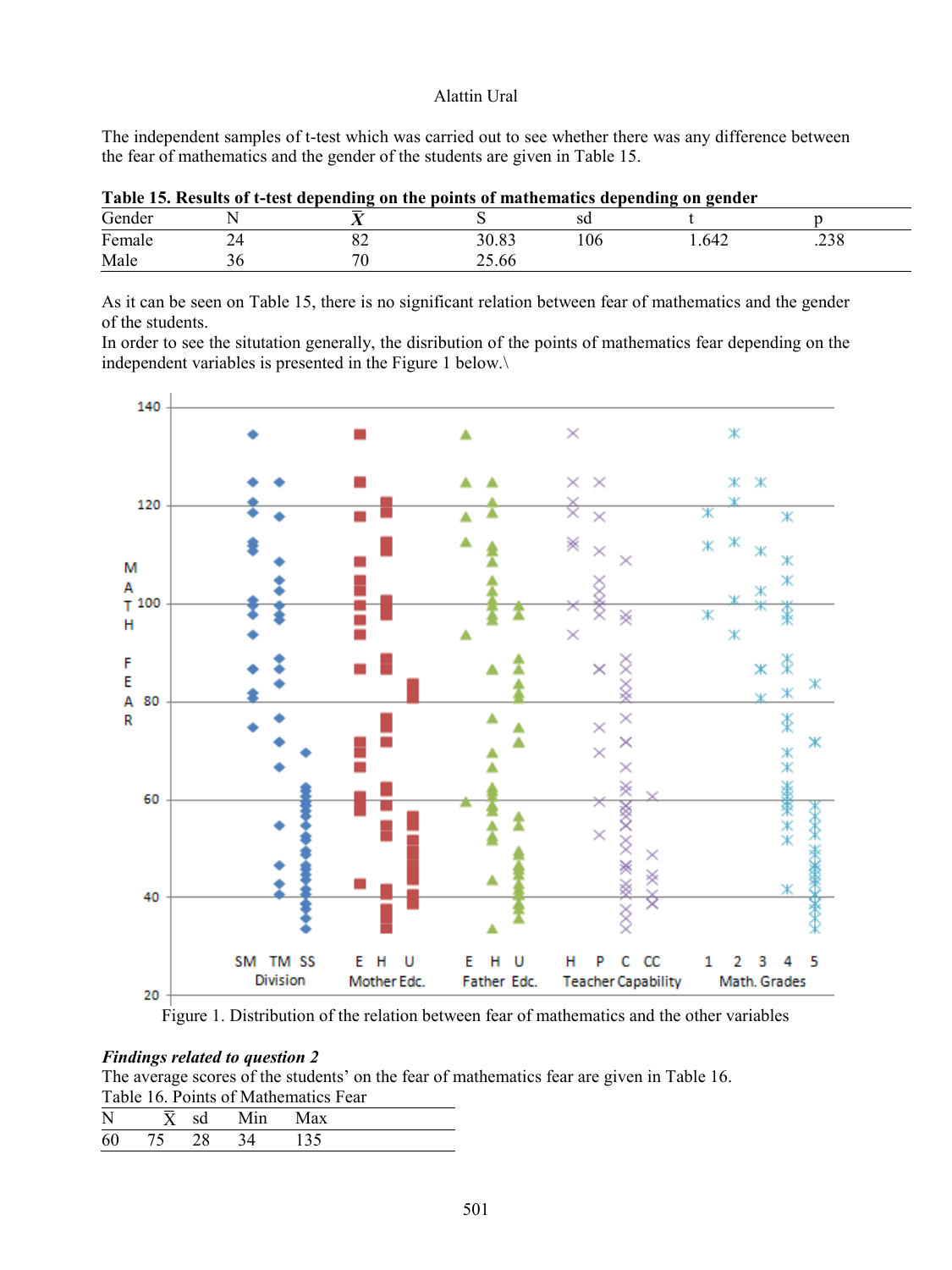It can be seen from Table 16 that the students' average score is 75. The scale is 5-point and there are 30 items, therefore the score of the scale is in the range of 30-150. In this situation, it can be stated that the students' fear of mathematics is at a medium level.

## *Findings related to question 3*

In order to answer the 3rd question of the research, firstly the ANOVA analysis was used to see whether the achievement of mathematics is affected significantly by the education level of the parents, the capability of the teacher and the division of the students and, if there was a significant difference, then Scheffe test was carried out to see the categories of this variable to find out which one or ones caused this difference. Afterwards, these categories and the categories of those variables mentioned above that created significant difference on fear of math, which were given on Tables 6, 10, 12, 14, have been compared with each other in terms of similarity. For example, there was a significant difference between the education level of the mother and the fear of mathematics (Table 10) and this difference was occurred between E-U and H-U. Thus, the fear of mathematics significantly differs between the students whose mother holding an undergraduate degree and other students. In table 18, it has been analyzed that whether the achievement of mathematics differs significantly depending on the education level of the mother and it has been determined that there is a significant difference between the E-U and H-U groups in terms of achievement of mathematics. In this situation, it has been observed that the groups that are differed in terms of the fear of mathematics and the groups that are differed in terms of mathematics achievement are the same groups. This finding has been interpreted as the main factor of fear of mathematics is the mathematics achievement rather than the education level of mother. In other words, the education level of mother is as important as it contributes to the mathematics achievement of the student in terms of the fear of mathematics. This approach was examined also in terms of the education level of the father, capability of the teacher and division of the student.

The results of ANOVA analyses, which were conducted to determine if there is meaningful correlation between mathematics achievements of the students and division, parental education level, and capability of mathematics teacher, are given in Tables 17-20.

|                | Sum of squares | df | Mean square |        | Sig. | Groups       |
|----------------|----------------|----|-------------|--------|------|--------------|
| Between Groups | 55.062         |    | 27.531      | 53.886 | .000 | SM-SS, TM-SS |
| Within Groups  | 29.122         |    | .511        |        |      |              |
| Total          | 84.183         | 59 |             |        |      |              |

According to Table 17, the grades of mathematics differ significantly depending on their divisions [F(2- 57)=53.886, p<.01]. This difference came out between SM-S and TM-S. Considering the comparison of this result and the result given in Table 6, it seems that the difference between them is only SM-TM. In this case, it can be said that the major factor why the division made a significant difference over fear of mathematics is the mathematics achievement.

|  |  |  | Table 18. ANOVA results of the grades of mathematics depending on education level of mother |
|--|--|--|---------------------------------------------------------------------------------------------|
|--|--|--|---------------------------------------------------------------------------------------------|

|                | Sum of squares | df | Mean square |       | Sig. | Groups  |
|----------------|----------------|----|-------------|-------|------|---------|
| Between Groups | 16.838         |    | 8419        | 7.126 | .002 | E-U.H-U |
| Within Groups  | 67.345         |    | .181        |       |      |         |
| Total          | 84.183         | 59 |             |       |      |         |

According to Table 18, the grades of mathematics differ significantly depending on education level of mother  $[F(2-57)=7.126, p<0.01]$ . This difference came out between E-U and H-U. When these results are compared with the results given in Table 10, it seems that the groups are the same. In this case, it can be said that the main reason why education level of mother made a significant difference over fear of mathematics is the mathematics achievement. In other words, as the mother's level of education has an impact over mathematics lesson grades, a significant difference appeared between mother's level of education and fear of mathematics.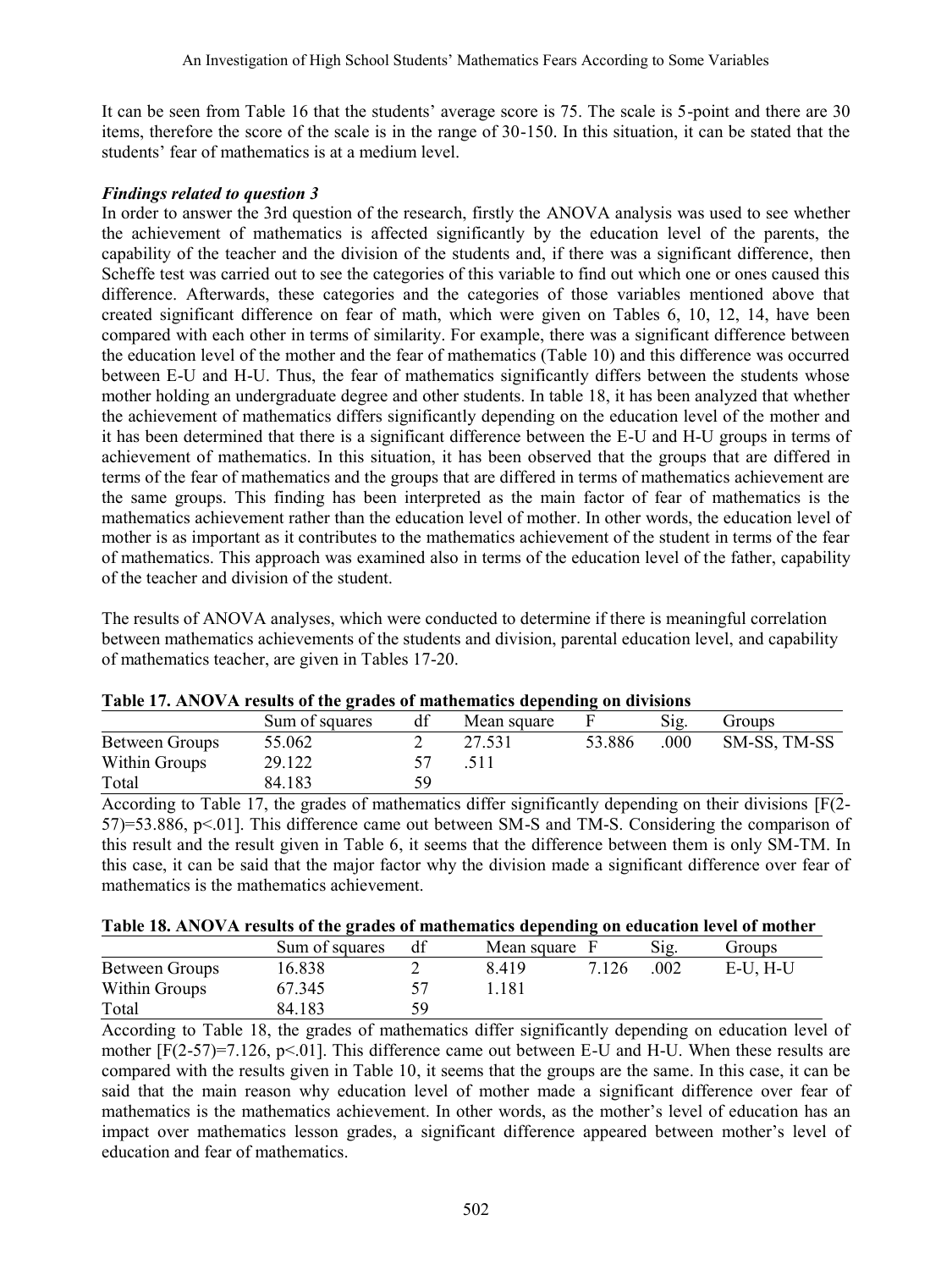| Thore I'm interest the country of the country of mathematics appending on concurrent force of named |                |    |               |        |      |          |  |
|-----------------------------------------------------------------------------------------------------|----------------|----|---------------|--------|------|----------|--|
|                                                                                                     | Sum of squares | df | Mean square F |        | Sig. | Groups   |  |
| Between Groups                                                                                      | 29.529         |    | 14.765        | 15.399 | .000 | E-U. H-U |  |
| Within Groups                                                                                       | 54.654         |    | 959           |        |      |          |  |
| Total                                                                                               | 84.183         | 59 |               |        |      |          |  |

| Table 19. ANOVA results of the grades of mathematics depending on education level of father |  |  |
|---------------------------------------------------------------------------------------------|--|--|
|---------------------------------------------------------------------------------------------|--|--|

According to Table 19, the grades of mathematics differ significantly depending on education level of father  $[F(2-57)=15.399, p<0.01]$ . This difference came out between E-U and H-U. When these results are compared with the results given in Table 12, it seems that the groups are the same. In this case, it can be said that the main reason why education level of father made a significant difference over fear of mathematics is the mathematics achievement. In other words, as the education level of father has an impact over mathematics achievement, a significant difference appeared between father's level of education and fear of mathematics.

|  |  | Table 20. ANOVA results of the grades of mathematics depending on capability of teacher |
|--|--|-----------------------------------------------------------------------------------------|
|  |  |                                                                                         |

|                | Sum of squares df | Mean square |        | S12. | Groups                    |
|----------------|-------------------|-------------|--------|------|---------------------------|
| Between Groups | 56.934            | 18 978      | 39.003 | .000 | H-P, H-C, H-CC, P-C, P-CC |
| Within Groups  | 27.249            | 487         |        |      |                           |
| Total          | 84.183            |             |        |      |                           |

According to Table 20 the grades of mathematics differ significantly depending on the capability of teacher [F(3-56)=39.003, p<.01]. When these results are compared with the results given in Table 14, it seems that the difference between them is only H-P. In this case, it can be said that the major factor why the capability of teacher made a significant difference over fear of mathematics is the mathematics achievement*.* 

In order to depict the findings above, the groups creating significant difference on the basis of mathematics fear and mathematics lesson grades are given in Figure 2 at below.



Figure 2. The groups creating significant difference on the basis of fear of mathematics and grades of mathematics.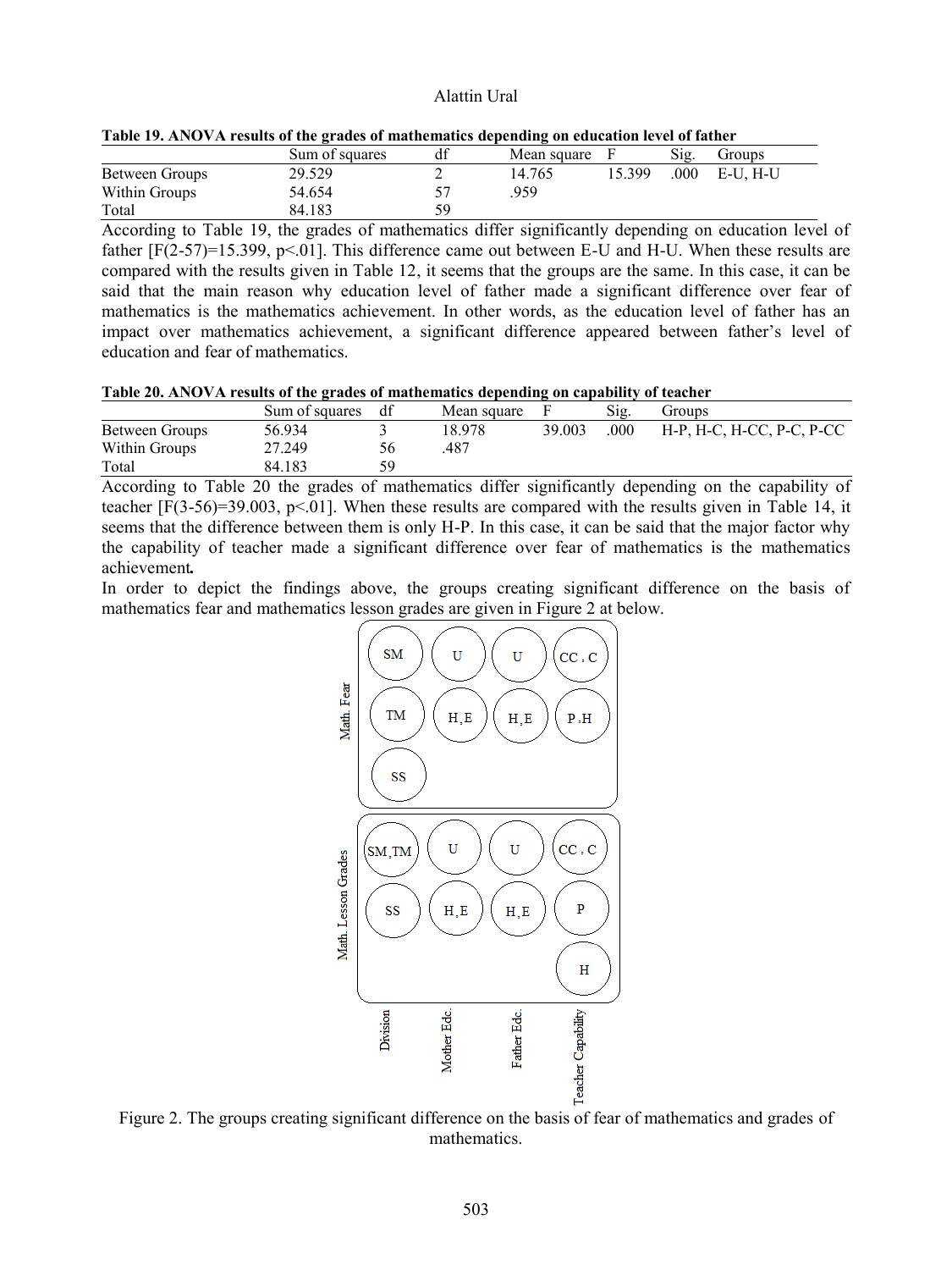As it can be seen on Figure 2, the groups differentiating by mathematics lesson grades and mathematics fear are nearly same.

# **4. Results and Discussion**

The students' fear of mathematics is neither more nor less. On the other hand, while there is no significant relation between the fear of mathematics and gender of the students, there is a significant relation between the fear of mathematics and grades of mathematics, division, parental education level, and capability of teacher. At the end of the analyses which were conducted to investigate why division, parental education level, and capability of teacher had a significant impact on the fear of mathematics, it was understood that the major factor was the grades received from math class (math achievement). In other words, it can be said that these variables are effective factors to decrease the fear of mathematics as long as they increase the students' grades of mathematics.

Hlalele (2012) revealed that all learners sometimes, often, or always experienced mathematics anxiety in academic settings. According to the results of the study carried out by Kinay (2011) and Keklikci  $\&$ Yılmazer (2013), it has been revealed that the fear of mathematics experienced by the elementary school students was is at a low level. Besides, Kinay (2011) revealed that the students' fears toward mathematics course have differed significantly depending on class level, mathematics lesson grades, gender of the mathematics teachers, parental education level, parental economic status, except the gender of the students. In his study, Davarcıoğlu (2008) found out that the 9th grade students' levels of mathematics fear have differed significantly depending on the level of education of their fathers. He expressed that the fear of mathematics has decreased as father's level of education increased; on the other hand, there was no relationship between gender and mother's level of education and students' gender. In his literature review, Baloğlu (2001) revealed that there was no consensus about the relationship between the fear of mathematics and gender. Yenilmez & Özbey (2006) and Konca (2008) indicated that there was a significant relationship between mathematics anxiety and education level of mother. In some other studies, it was determined that high achieving students in mathematics had low anxiety (Aiken, 1970; Clute, 1984; Crosswhite, 1972; Hendel, 1977; Richardson & Suinn, 1972), poor performance in mathematics had been linked to an increase in the anxiety of mathematics (Furner & Duffy, 2002; Hopko et.al., 2003). Fennema (1980) found that there is an undeniable relationship between mathematics anxiety and mathematics-related performance. In his research, Hembree (1990) said that "The higher the level of mathematics anxiety, the lower the performance level in mathematics". However, in this research it was determined that the direction of that relationship was from mathematics performance to the fear of mathematics.

Considering the scale of math fear, it has been seen that half of the items are based on mathematics achievement, understanding mathematics, being successful in mathematics. Therefore, it can be understood that why as the grades of students received from math class increase, their fear of math decreases. Considering the main factor reducing the fear of mathematics was achievement in mathematics course; therefore, the teachers and families should try to increase the student's achievement in mathematics if the student had a considerable fear towards mathematics. Besides, in the curriculum of the math class, the objectives must be chosen in accordance with the cognitive level of children and the math teachers encourage their students to be successful in the math class. On the other hand, as those parents transmit their fear of mathematics to their children might cause a fear of mathematics for children too (Williams, 1988). Therefore, the families should pay more attention to prevent such situation. Additionally, teachers should create such a classroom environment that the students feel comfortable to ask whatever they don't understand. Dursun and Peker (2003) determined that only 25% of the students could ask questions comfortably to their teachers.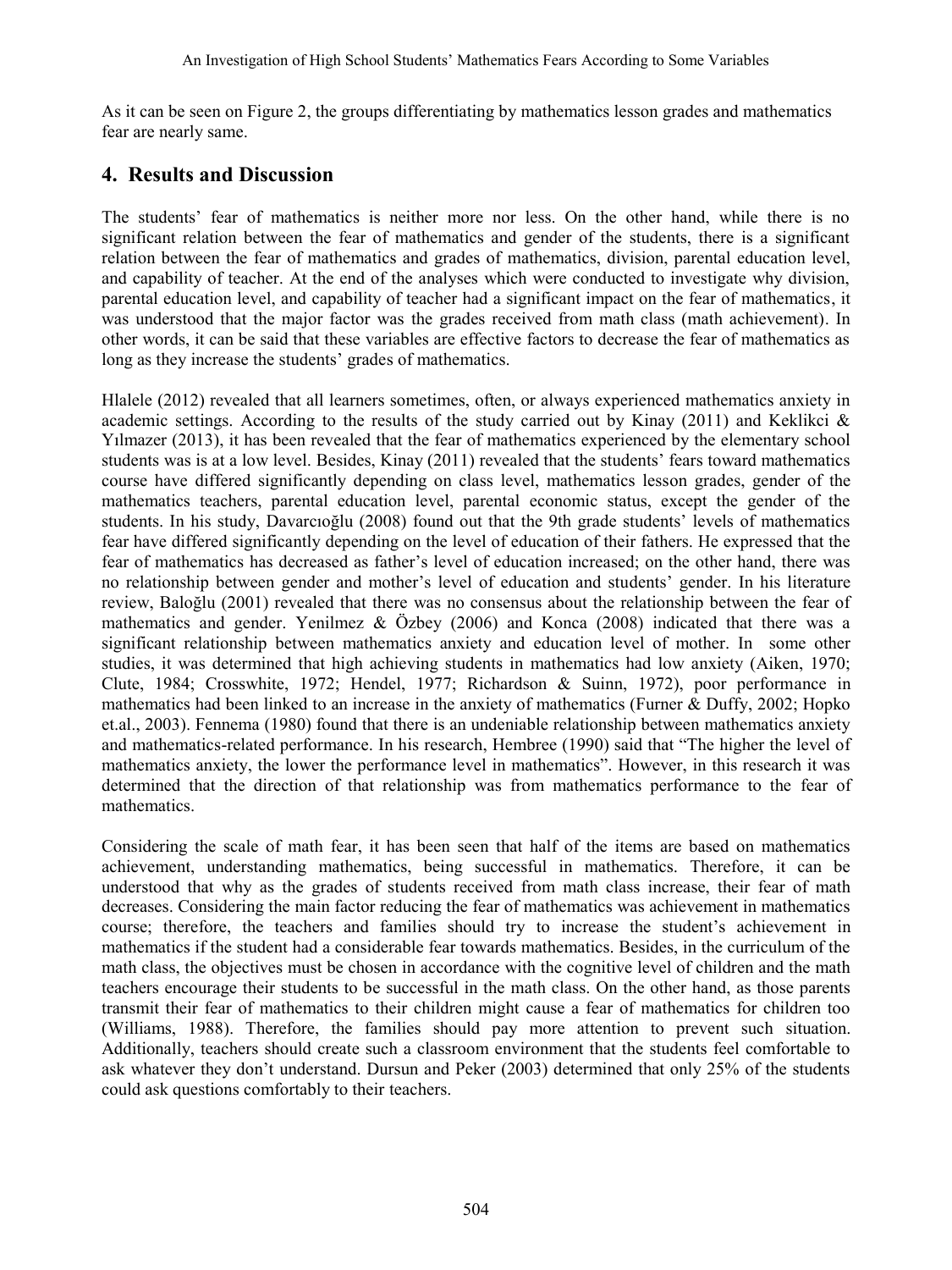# **References**

- Aiken, L. R., Jr. (1970). Attitudes toward mathematics. *Review of Educational Research, 40*, 551–596.
- Al-Agili, M.Z.B., Mamat, M.B., Abdullah, L., & Maad, H.A. (2013). Path analysis of the factors influencing students' achievement in mathematics. *Australian Journal of Basic and Applied Sciences, 7(4),* 437-442.
- Arıkam, G. (2004). *Kırşehir ilköğretim II. kademe öğrencilerinin matematik kaygı düzeyleri ile matematik başarıları arasındaki ilişki* (The relationship between mathematics level of anxiety of middle school students in Kırşehir and their mathematics achievements) (Unpublished master's thesis). Gazi University, Ankara.
- Azina, I.N. & Halimah, A. (2012). Student factors and mathematics achievement: Evidence from TIMSS 2007. *Eurasia Journal of Mathematics Science & Technology Education 8(3),* 249-255.
- Baloğlu, M. (2001). Matematik korkusunu yenmek (overcoming mathematics fear). *Kuram ve Uygulamada Eğitim Bilimleri Dergisi, 1(1),* 59-76.
- Başar, M., Ünal, M., & Yalçın, M. (2002, October). *İlköğretim kademesiyle başlayan matematik korkusunun nedenleri* (Reasons of mathematics fear from elementary school). Paper presented at the meeting of V. Fen Bilimleri ve Matematik Eğitimi Kongresi, Ankara.
- Betz, N. E. (1978). Prevalence, distribution, and correlates of mathematics anxiety in college students. *Journal of Consulting Psychology*, 25:151–157.
- Buxton, L. (1981). *Do you panic about maths? Coping with maths anxiety*. London: Heinemann.
- Clute, P. (1984). Mathematics anxiety, instructional method, and achievement in a survey course in college mathematics. *Journal for Research in Mathematics Education, 5*, 50-58.
- Crosswhite, F. J. (1972). *Correlates of attitudes toward mathematics* (Report NLSMA Reports No. 20): Ohio State University.
- Davarcıoğlu, P. (2008). Orta öğretim dokuzuncu sınıf öğrencilerinin matematik korkusu (Mathematic fear of secondary high school ninth class students) (Unpublished master's thesis). Abant İzzet Baysal Üniversitesi, Bolu.
- Demir, İ. & Kılıç, S. (2010). Öğrencilerin matematík başarısına etkileyen faktörlerin PISA 2003 kullanılarak incelenmesi (Using PISA 2003, examining the factors affecting students' mathematics achievement). *Hacettepe Üniversitesi Egitim Fakültesi Dergisi, 38,* 44-54.
- Dede, Y. & Dursun, S. (2008). İlkoğretim II. kademe öğrencilerinin matematik kaygı düzeylerinin incelenmesi (An investigation of Primary School Students' Mathematics Anxiety Levels). *Uludağ Universitesi Eğitim Fakültesi Dergisi, 21(2),* 295-312.
- Dursun, Ş. & Peker, M. (2003). İlköğretim altıncı sınıf öğrencilerinin matematik dersinde karşılaştıkları sorunlar (problems of sixth grade students in primary school for mathematics). *Cumhuriyet Üniversitesi Sosyal Bilimler Dergisi 27(1),* 135-142.
- Duru, A. & Savaş, E. (2005). Matematik Öğretiminde Cinsiyet Farklılığı. *Erzincan Eğitim Fakültesi Dergisi,* 7(1), 35-46.
- Fennema, E. (1980). Sex-related differences in mathematics achievement: Where and why. In L. H. Fox, L. Brady & D. Tobin (Eds.), *Women and the mathematical mystique*. Baltimore, MD: The Johns Hopkins University Press.
- Fitzgerald, S. M. (1997). The relationship between anxiety and statistics achievement: a meta–analysis (Unpublished Doctorate thesis), University of Toledo, Toledo.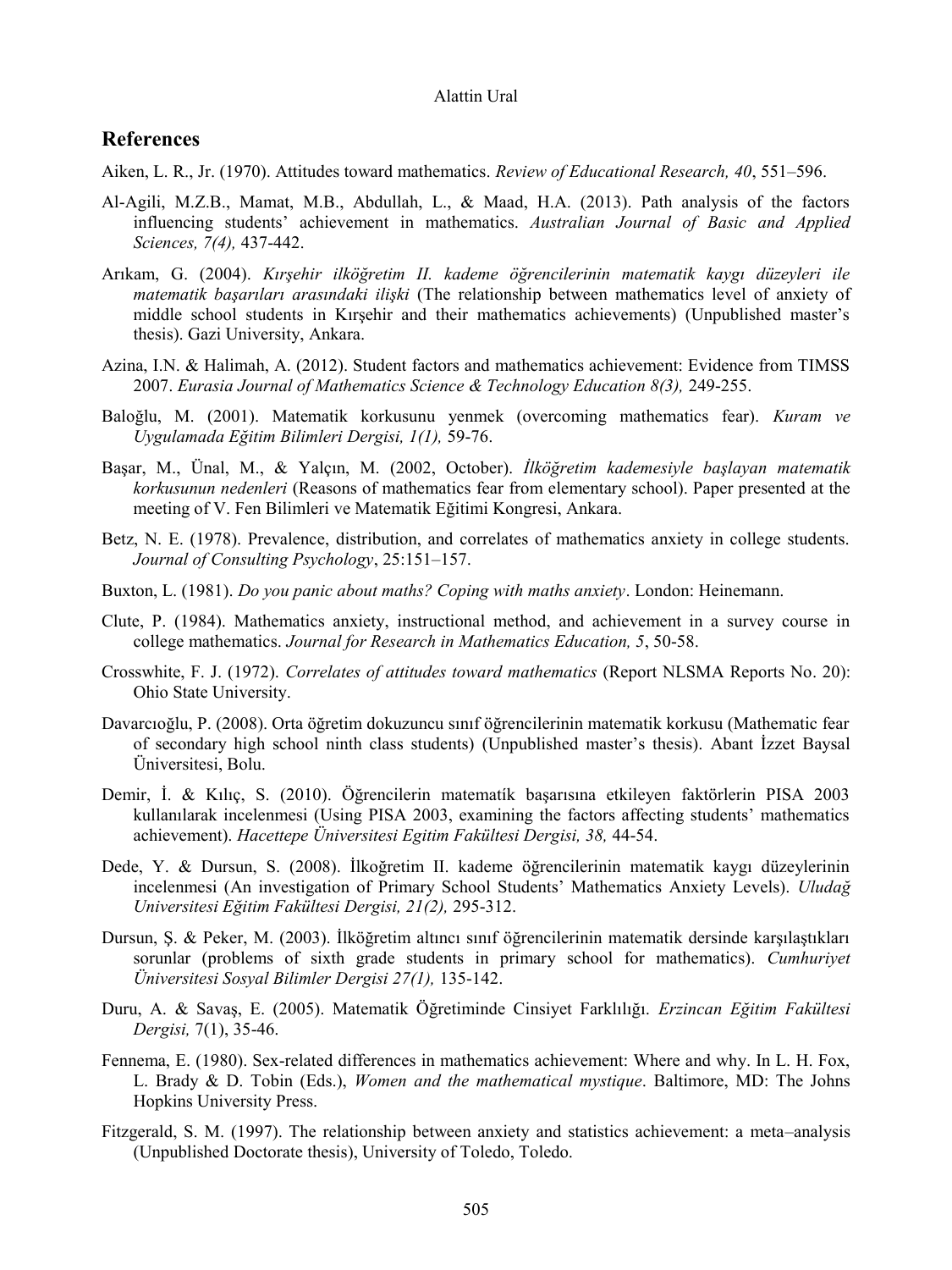Freud, S. (1927). *Inhibition symptom and anxiety*. Stanford Co. Psychoanalytic Institute.

- Furner, J.M. & Duffy, M.L. (2002). Equity for all students in the new millennium. Disabling mathematics anxiety. *Intervention in School and Clinic*, 38, 67-74.
- Gençöz, T. (1998). Korku: Sebepleri sonuçları başetme yolları (Fear: reasons, consequences, ways of coping). *Kriz dergisi, 6(2),* 9-16.
- Güner, O. (2006). *Hani okulu sevecektim!* (I'd like school) İstanbul: Morpa Kültür Yayınları.
- Güngör, A. (1990, September). *Ana-baba tutumlarının çocuğun özsaygı düzeyine etkisi (Effect of parent's attitudes on child's level of self esteem).* Paper presented at the meeting of 1. Eğitim Bilimleri Sempozyumu, İstanbul.
- Gürsakal, S. (2012). PISA 2009 öğrenci başarı düzeylerini etkileyen faktörlerin değerlendirilmesi (Evaluating of the factors affecting levels of students' achievement in PISA 2009). *Süleyman Demirel Üniversitesi İktisadi ve İdari Bilimler Fakültesi Dergisi, 17(1),* 441-452.
- Hadfield, O.D. & McNeil, K. (1994). The relationship between myers-briggs personality type and mathematics anxiety among preservice elemantary teachers. *Journal of Instructional Psychology, 21(4),* 375-385.
- Hannula, M.S. (2002). Goal regulation: Needs beliefs and emotions. In A. D. Cockburn & E. Nardi (Eds.) *Proceedings of the 26th Conference of the International group for the Psychology of Mathematics Education* (Vol. 4 pp. 73-80). Norwich UK: University of East Anglia.
- Hendel, D. D. (1977). *The Mathematics Anxiety Program: Its genesis and evaluation in continuing education for women* (Report ERIC Document Reproduction Service No. ED 156 727). Minneapolis: Measurement Services Center, University of Minnesota.
- Hembree, R. (1990). The nature, effect and relief of mathematics anxiety. *Journal for Research in Mathematics Education*, 21, 33-46.
- Hlalele, D. (2012). Exploring rural high school learners' experience of mathematics anxiety in academic settings. *South African Journal of Education, 32,* 267-278.
- Hopko, D. R., McNeil, D. W., Lejuez, C. W., Ashcraft, M. H., Eifert, G. H. & Riel, J. (2003). The effects of anxious responding arithmetic and lexical decision task performance. *Journal of Anxiety Disorders,* 17(6), 647-665.
- Jersild, A.T. (2005). *Öğretmenin kendisiyle yüzleştiği an* (Çev. A. Kaplan). İstanbul: Dem Yayınları.
- Karimi, A. & Venkatesan, S. (2009). Mathematics anxiety mathematics performance and academic hardiness in high school students. *Int J Edu Sci, 1(1),* 33-37.
- Keklikci, H. & Yılmazer, Z. (2013). İlköğretim öğrencilerinin matematik korku düzeyleriyle matematik öğretmenlerine yönelik görüşleri arasındaki ilişkinin belirlenmesi (Determining the relationship between primary students' level of maths fear and views about their mathematics teachers). *Eğitim ve Öğretim Araştırmaları Dergisi 2(3),* 198-204.
- Kinay, İ. (2011). İlköğretim II. Kademe öğrencilerinin matematik dersine yönelik korkuları (Diyarbakır İli Örneği) (Mathematics fear of primary school second grade students: A Sample of Diyarbakir Province) (Unpublished master's thesis). Dicle Üniversitesi, Diyarbakır.
- Konca, Ş. (2008). 7. sınıf öğrencilerinin matematik kaygısının nedenlerinin bazı değişkenler açısından incelenmesi (A research on mathematics anxiety of 7th grade students in the view of some variables) (Unpublished master's thesis). Yüzüncü Yıl Üniversitesi, Van.
- Köknel, Ö. (2004). *Korkular takıntılar saplantılar (Fears and obsessions)*. İstanbul: Altın Kitaplar Yayınevi.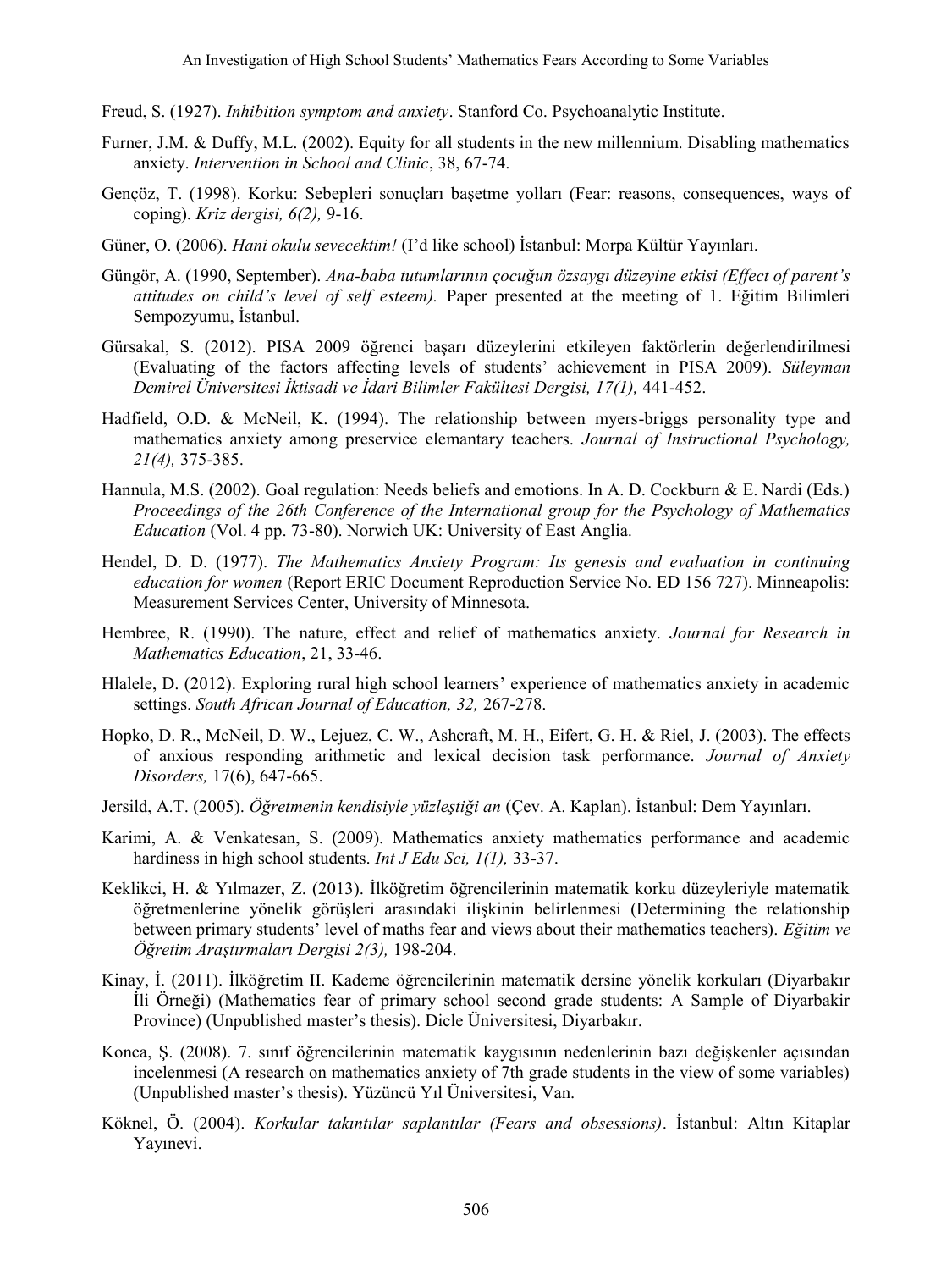- Ma, X. & Xu, J. (2004). The causal ordering of mathematics anxiety and mathematics achievement: a longitudinal panel analysis. *Journal of Adolescence, 27(2),* 165-179.
- Maat, S.M., Zakaria, E., Nordin, N.M., & Meerah, T.S.M. (2011). Confirmatory factor analysis of the mathematics teachers' teaching practices instrument. *World Applied Sciences Journal, 12(11),* 2092- 2096.
- Martino, P.D. & Zan, R. (2013). Where does fear of maths come from? Beyond the purely emotional. Paper presented at the meeting of *Eighth Congress of European Research in Mathematics Education (CERME 8),* Antalya.
- Martino, P.D. & Zan, R. (2010). 'Me and maths': towards a definition of attitude grounded on students' narratives. *Journal of Mathematics Teacher Education, 13(1),* 27–48.
- Mcleod, D.B. (1993). *Research on affect in mathematics education: A reconceptualisation*. London: Macmillan Publishing.
- McLeod, D.B. & Adams, V.M. (Eds.) (1989). *Affect and mathematical problem solving. A new perspective.* New York: Springer Verlag.
- Mohammadpour, E. (2012). Factors accounting for mathematics achievement of Singaporean eighthgraders. *The Asia-Pacific Education Researcher, 21(3),* 507-518.
- Morgan, C.T. (1984). *Psikolojiye giriş*. Ankara: Meteksan Yayınları.
- Norwood, K.S. (1994). The effect of instructional approach on mathematics anxiety and achievement. *School Science and Mathematics, 94(5),* 248-254.
- Öksüzler, O. & Sürekçi, D. (2010). İlköğretimde başarıyı etkileyen faktörler: bir sıralı lojit yaklaşımı (Determinants of success in Turkish primary schools: an ordered logit approach). *Finans Politik & Ekonomik Yorumlar, 47(543),* 93-103.
- Özer, Y. & Anıl, D. (2011). Öğrencilerin fen ve matematik başarılarını etkileyen faktörlerin yapısal eşitlik modeli ile incelenmesi (Examining the factors affecting students' science and mathematics achievement with structural equation modelling). *Hacettepe Üniversitesi Eğitim Fakültesi Dergisi, 41,* 313-324.
- Pala, N.M. (2008). Pisa 2003 sonuçlarina göre öğrenci ve sınıf özelliklerinin matematik okuryazarlığına ve problem çözmeye etkisi (The effect of student and class characteristics on mathematical literacy and problem solving in accordance with Pisa 2003 results) (Unpublished master's thesis). Balıkesir Üniversitesi, Balıkesir.
- Pantziara, M. & Philippou, G. (2011, February). Fear of failure in mathematics. What are the sources? In M. Pytlak T. Rowland & E. Swoboda (Eds.). *Proceedings of the Seventh Congress of the European Society for Research in Mathematics Education,* Rzeszow.
- Parham, C. (1988). *Psychology.* Ohio: South-Western Publishing Co.
- Richardson, F.C. & Suinn, R.M. (1972). The mathematics anxiety rating scale: psychometric data. *Journal of Counseling Psychology*, 19, 551-554.
- Rogge, J.U. (2001). *Çocukların korkuları vardır*. (Çev. İ. Çağlıdil). İstanbul: Rota Yayın.
- Savaş, E., Taş, S., & Duru, A. (2010). Factors affecting students' achievement in mathematics. *İnönü University Journal of Faculty of Education, 11(1),* 113-132.
- Sewell, B. (1981). *Use of mathematics by adults in daily life*. Leicester: Advisory Council for Adult Continuing Education (ACACE).